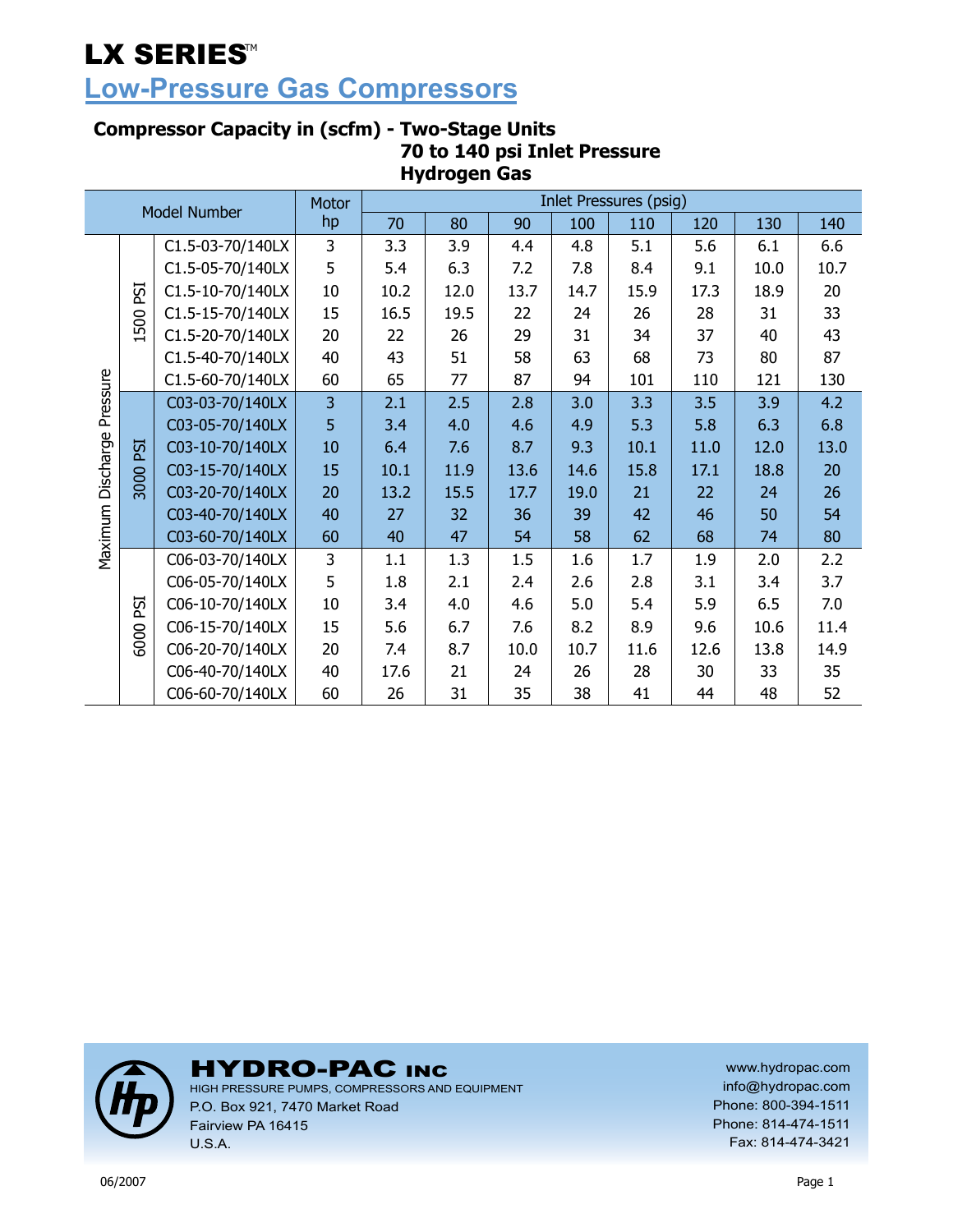## **Low-Pressure Gas Compressors**

#### **Compressor Capacity in (scfm) - Two-Stage Units 140 to 300 psi Inlet Pressure Hydrogen Gas**

|                   |      |                     | <b>Motor</b> | <b>Inlet Pressures (psig)</b> |      |      |      |      |      |      |      |      |  |
|-------------------|------|---------------------|--------------|-------------------------------|------|------|------|------|------|------|------|------|--|
|                   |      | <b>Model Number</b> | hp           | 140                           | 160  | 180  | 200  | 220  | 240  | 260  | 280  | 300  |  |
|                   |      | C1.5-03-140/300LX   | 3            | 5.5                           | 6.2  | 7.0  | 7.7  | 8.4  | 9.1  | 9.8  | 10.5 | 11.2 |  |
|                   |      | C1.5-05-140/300LX   | 5            | 8.9                           | 10.0 | 11.2 | 12.4 | 13.5 | 14.7 | 15.8 | 17.0 | 18.0 |  |
|                   | ESI  | C1.5-10-140/300LX   | 10           | 16.7                          | 18.8 | 21   | 23   | 25   | 28   | 30   | 32   | 34   |  |
|                   | 500  | C1.5-15-140/300LX   | 15           | 26                            | 29   | 33   | 36   | 39   | 43   | 46   | 49   | 52   |  |
|                   |      | C1.5-20-140/300LX   | 20           | 35                            | 39   | 44   | 48   | 52   | 57   | 61   | 66   | 70   |  |
|                   |      | C1.5-40-140/300LX   | 40           | 69                            | 77   | 87   | 96   | 105  | 114  | 123  | 131  | 140  |  |
|                   |      | C1.5-60-140/300LX   | 60           | 104                           | 116  | 131  | 144  | 157  | 171  | 184  | 197  | 209  |  |
| Pressure          |      | C03-03-140/300LX    | 3            | 3.3                           | 3.7  | 4.2  | 4.6  | 5.1  | 5.5  | 5.9  | 6.4  | 6.7  |  |
|                   | ESI  | C03-05-140/300LX    | 5            | 5.4                           | 6.0  | 6.8  | 7.5  | 8.2  | 8.9  | 9.6  | 10.3 | 10.9 |  |
|                   |      | C03-10-140/300LX    | 10           | 10.2                          | 11.5 | 12.9 | 14.2 | 15.6 | 16.9 | 18.2 | 19.5 | 21   |  |
|                   |      | C03-15-140/300LX    | 15           | 15.4                          | 17.3 | 19.4 | 21   | 23   | 25   | 27   | 29   | 31   |  |
|                   | 3000 | C03-20-140/300LX    | 20           | 20                            | 23   | 25   | 28   | 31   | 33   | 36   | 38   | 41   |  |
|                   |      | C03-40-140/300LX    | 40           | 42                            | 47   | 53   | 59   | 64   | 69   | 75   | 80   | 85   |  |
| Maximum Discharge |      | C03-60-140/300LX    | 60           | 62                            | 70   | 79   | 87   | 95   | 103  | 111  | 119  | 126  |  |
|                   |      | C06-03-140/300LX    | 3            | 1.7                           | 1.9  | 2.2  | 2.4  | 2.6  | 2.9  | 3.1  | 3.3  | 3.5  |  |
|                   |      | C06-05-140/300LX    | 5            | 2.8                           | 3.2  | 3.6  | 4.0  | 4.3  | 4.7  | 5.1  | 5.5  | 5.8  |  |
|                   | ESI  | C06-10-140/300LX    | 10           | 5.4                           | 6.1  | 6.8  | 7.6  | 8.3  | 9.0  | 9.7  | 10.4 | 11.1 |  |
|                   | 6000 | C06-15-140/300LX    | 15           | 9.4                           | 10.6 | 11.9 | 13.1 | 14.4 | 15.6 | 16.8 | 18.0 | 19.2 |  |
|                   |      | C06-20-140/300LX    | 20           | 12.3                          | 13.8 | 15.6 | 17.2 | 18.8 | 20   | 22   | 24   | 25   |  |
|                   |      | C06-40-140/300LX    | 40           | 29                            | 32   | 36   | 40   | 44   | 47   | 51   | 55   | 58   |  |
|                   |      | C06-60-140/300LX    | 60           | 42                            | 47   | 53   | 59   | 64   | 70   | 75   | 81   | 86   |  |



### **HYDRO-PAC INC**

HIGH PRESSURE PUMPS, COMPRESSORS AND EQUIPMENT P.O. Box 921, 7470 Market Road Fairview PA 16415 U.S.A.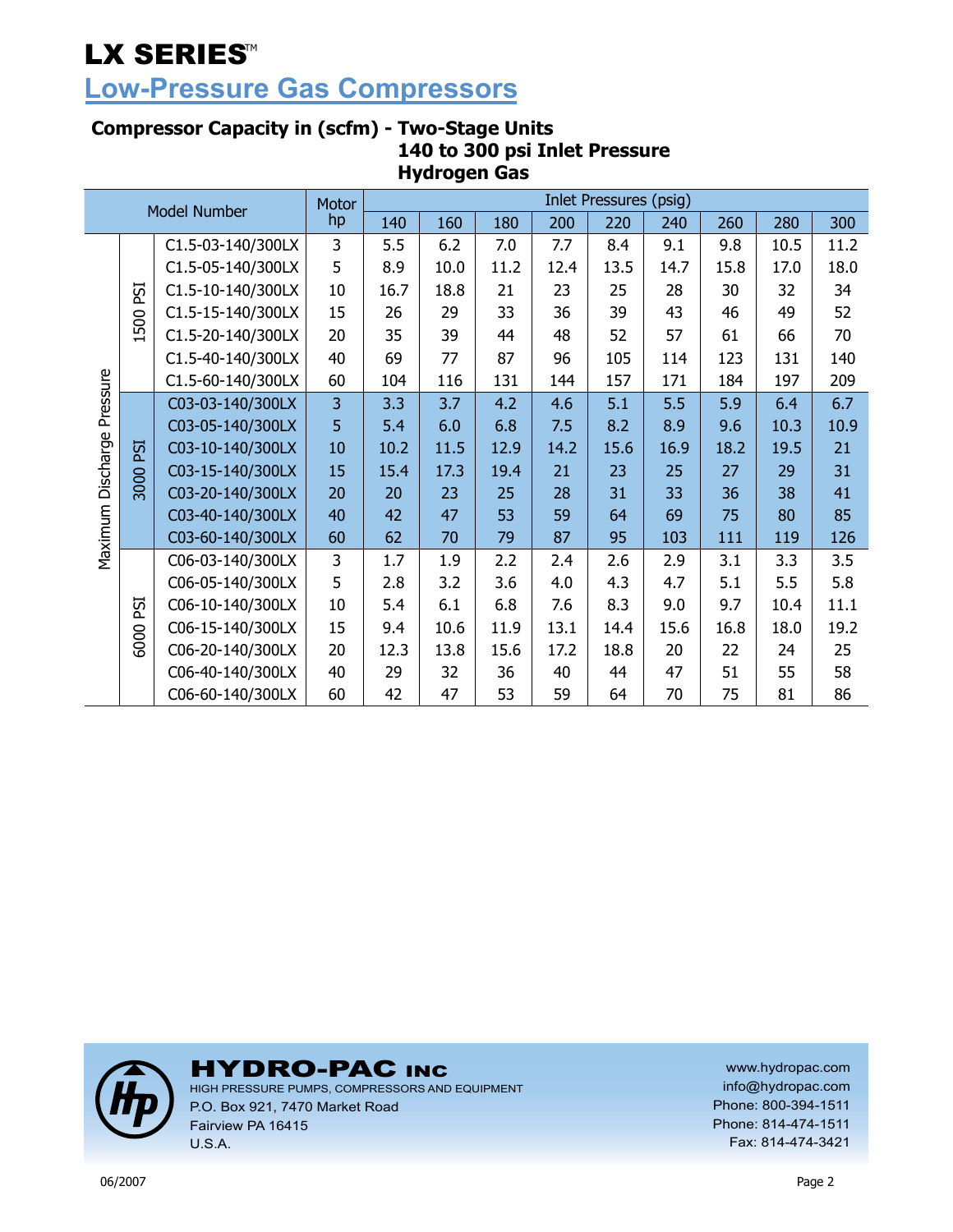### **Low-Pressure Gas Compressors**

|           | nyurvych vas |                     |       |      |                        |      |      |      |      |      |  |  |  |  |
|-----------|--------------|---------------------|-------|------|------------------------|------|------|------|------|------|--|--|--|--|
|           |              | <b>Model Number</b> | Motor |      | Inlet Pressures (psig) |      |      |      |      |      |  |  |  |  |
|           |              |                     | hp    | 300  | 350                    | 400  | 450  | 500  | 550  | 600  |  |  |  |  |
|           |              | C03-03-300/600LX    | 3     | 5.3  | 6.2                    | 7.0  | 7.8  | 8.7  | 9.5  | 10.3 |  |  |  |  |
|           |              | C03-05-300/600LX    | 5     | 8.6  | 10.0                   | 11.4 | 12.7 | 14.1 | 15.4 | 16.8 |  |  |  |  |
|           | ESI          | C03-10-300/600LX    | 10    | 16.3 | 18.9                   | 21   | 24   | 27   | 29   | 32   |  |  |  |  |
|           |              | C03-15-300/600LX    | 15    | 25   | 29                     | 33   | 37   | 40   | 44   | 48   |  |  |  |  |
| Pressure  | 3000         | C03-20-300/600LX    | 20    | 32   | 37                     | 43   | 48   | 53   | 58   | 63   |  |  |  |  |
|           |              | C03-40-300/600LX    | 40    | 74   | 86                     | 97   | 109  | 121  | 132  | 144  |  |  |  |  |
|           |              | C03-60-300/600LX    | 60    | 109  | 126                    | 144  | 161  | 178  | 195  | 211  |  |  |  |  |
| Discharge |              | C06-03-300/600LX    | 3     | 2.9  | 3.4                    | 3.9  | 4.4  | 4.8  | 5.3  | 5.8  |  |  |  |  |
|           |              | C06-05-300/600LX    | 5     | 4.8  | 5.6                    | 6.3  | 7.1  | 7.9  | 8.6  | 9.4  |  |  |  |  |
| Maximum   | <b>ISI</b>   | C06-10-300/600LX    | 10    | 9.1  | 10.5                   | 12.0 | 13.4 | 14.9 | 16.3 | 17.7 |  |  |  |  |
|           |              | C06-15-300/600LX    | 15    | 14.1 | 16.3                   | 18.6 | 21   | 23   | 25   | 27   |  |  |  |  |
|           | 6000         | C06-20-300/600LX    | 20    | 18.4 | 21                     | 24   | 27   | 30   | 33   | 36   |  |  |  |  |
|           |              | C06-40-300/600LX    | 40    | 43   | 50                     | 56   | 63   | 70   | 76   | 83   |  |  |  |  |
|           |              | C06-60-300/600LX    | 60    | 63   | 73                     | 83   | 93   | 103  | 112  | 122  |  |  |  |  |

#### **Compressor Capacity in (scfm) - Two-Stage Units 300 to 600 psi Inlet Pressure Hydrogen Gas**

Notes:

- 1. Please consult with Hydro-Pac, Inc. for applications not covered by machines listed here.
- 2. Charts showing detailed capacity information for other gases and in other units are available on request.
- 3. This information is supplied for reference only and is subject to change.
- 4. All capacities listed are based on gas at maximum inlet temperatures of 80F (27C). The capacity will be less if the inlet gas temperature is higher.
- 5. All capacities are based on 60 hertz power. Depending on the model, the capacity may be less with 50 hertz power. Please consult with Hydro-Pac for capacity information for a specific model.
- 6. Capacity information in  $Nm^3/hr$  is based on standard conditions of 1 atm and 0 C.
- 7. All pressures listed are gauge pressures.
- 8. Capacity in KG/HR can be obtained by multiplying the scfm capacity by 0.14
- 9. Capacity in KG/Day can be obtained by multiplying the scfm capacity by 3.33



#### **HYDRO-PAC INC**

HIGH PRESSURE PUMPS, COMPRESSORS AND EQUIPMENT P.O. Box 921, 7470 Market Road Fairview PA 16415 U.S.A.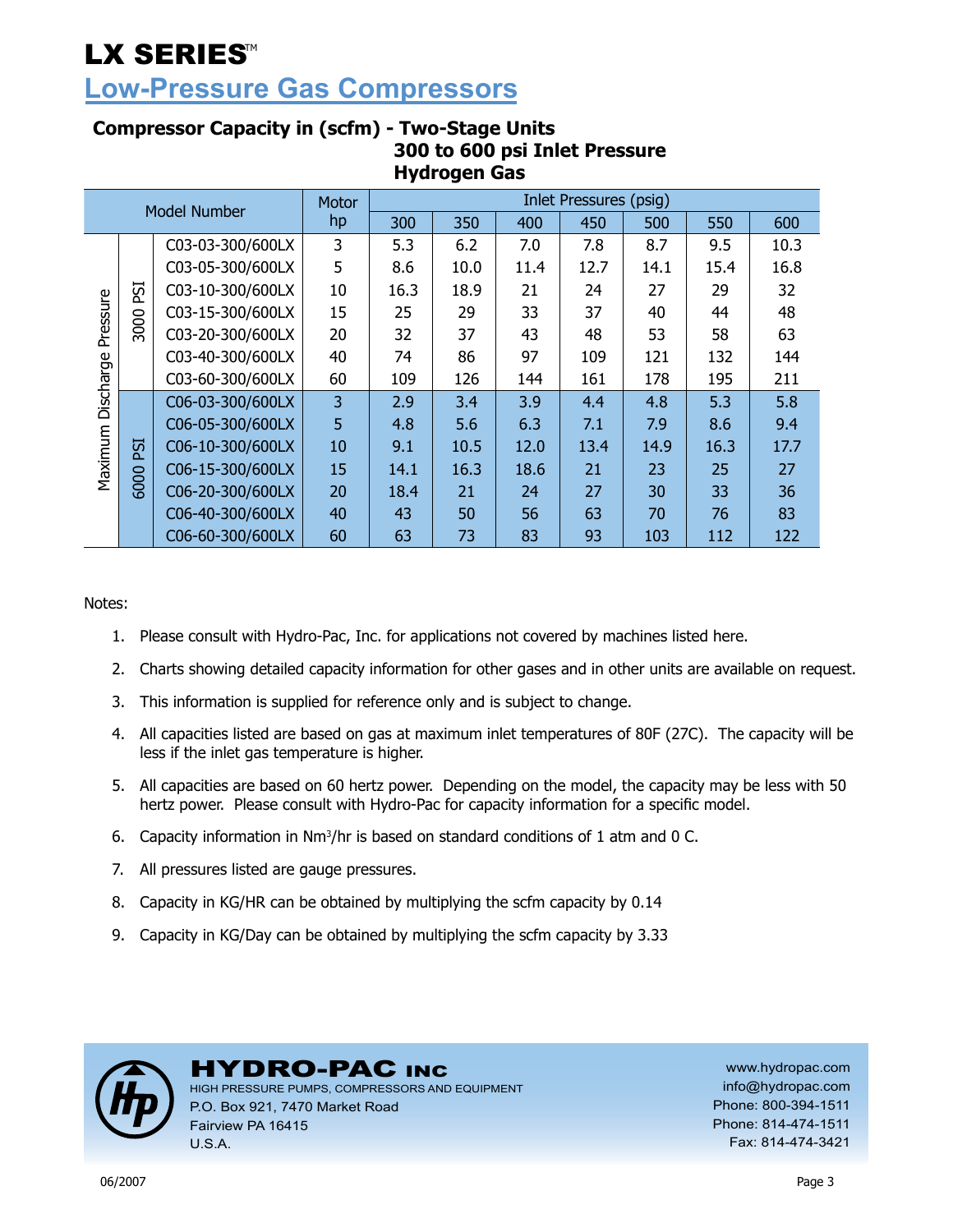**Low-Pressure Gas Compressors** 

| Model Number        |                | Motor | <b>Inlet Pressures (psig)</b> |      |      |      |      |      |      |      |      |  |  |
|---------------------|----------------|-------|-------------------------------|------|------|------|------|------|------|------|------|--|--|
|                     |                | hp    | 100                           | 200  | 300  | 400  | 500  | 750  | 1000 | 1250 | 1500 |  |  |
|                     | C1.5-03-1300LX | 3     | 2.6                           | 5.0  | 7.7  | 10.4 | 13.0 | 19.4 | 26   | 31   | 38   |  |  |
| ESI                 | C1.5-05-1300LX | 5     | 4.3                           | 8.2  | 12.6 | 16.9 | 21   | 32   | 42   | 51   | 61   |  |  |
| Discharge<br>1500   | C1.5-10-1300LX | 10    | 8.1                           | 15.5 | 24   | 32   | 40   | 60   | 79   | 96   | 116  |  |  |
|                     | C1.5-15-1300LX | 15    | 13.1                          | 25   | 38   | 51   | 64   | 95   | 125  | 152  | 183  |  |  |
| Maximum<br>Pressure | C1.5-20-1300LX | 20    | 17.2                          | 33   | 50   | 67   | 83   | 124  | 164  | 199  | 240  |  |  |
|                     | C1.5-40-1300LX | 40    | 37                            | 71   | 106  | 141  | 175  | 259  | 342  | 415  | 498  |  |  |
|                     | C1.5-60-1300LX | 60    | 55                            | 106  | 158  | 209  | 260  | 385  | 508  | 616  | 740  |  |  |

#### **Compressor Capacity in (scfm) - Single-Stage Units Hydrogen Gas**

Note: The minimum inlet pressure for 1500 psi discharge is 200 psig. The compressors will operate at lower inlet pressures. Do not exceed an 8 to 1 compression ratio. For example, the maximum discharge pressure with 100 psig inlet is 905 psig.

| Model Number        |               | Motor | Inlet Pressures (psig) |      |      |      |      |      |      |      |      |  |
|---------------------|---------------|-------|------------------------|------|------|------|------|------|------|------|------|--|
|                     |               | hp    | 100                    | 200  | 400  | 500  | 1000 | 1500 | 2000 | 2500 | 3000 |  |
|                     | C03-03-2600LX | 3     | 1.2                    | 2.3  | 4.5  | 5.8  | 12.3 | 18.5 | 24   | 30   | 36   |  |
| ESI                 | C03-05-2600LX | 5     | 1.9                    | 3.6  | 7.2  | 9.3  | 19.7 | 29   | 39   | 48   | 58   |  |
| Discharge<br>3000   | C03-10-2600LX | 10    | 3.6                    | 6.9  | 13.5 | 17.5 | 37   | 56   | 74   | 91   | 109  |  |
|                     | C03-15-2600LX | 15    | 5.7                    | 11.0 | 22   | 28   | 57   | 85   | 113  | 140  | 166  |  |
| Maximum<br>Pressure | C03-20-2600LX | 20    | 7.7                    | 14.7 | 29   | 37   | 77   | 114  | 151  | 187  | 222  |  |
|                     | C03-40-2600LX | 40    | 18.0                   | 34   | 67   | 84   | 169  | 248  | 326  | 403  | 477  |  |
|                     | C03-60-2600LX | 60    | 26                     | 50   | 98   | 123  | 247  | 363  | 478  | 591  | 700  |  |

Note: The minimum inlet pressure for 3000 psi discharge is 400 psig. The compressors will operate at lower inlet pressures. Do not exceed an 8 to 1 compression ratio. For example, the maximum discharge pressure with 100 psig inlet is 905 psig.



**HYDRO-PAC INC** 

HIGH PRESSURE PUMPS, COMPRESSORS AND EQUIPMENT P.O. Box 921, 7470 Market Road Fairview PA 16415 U.S.A.